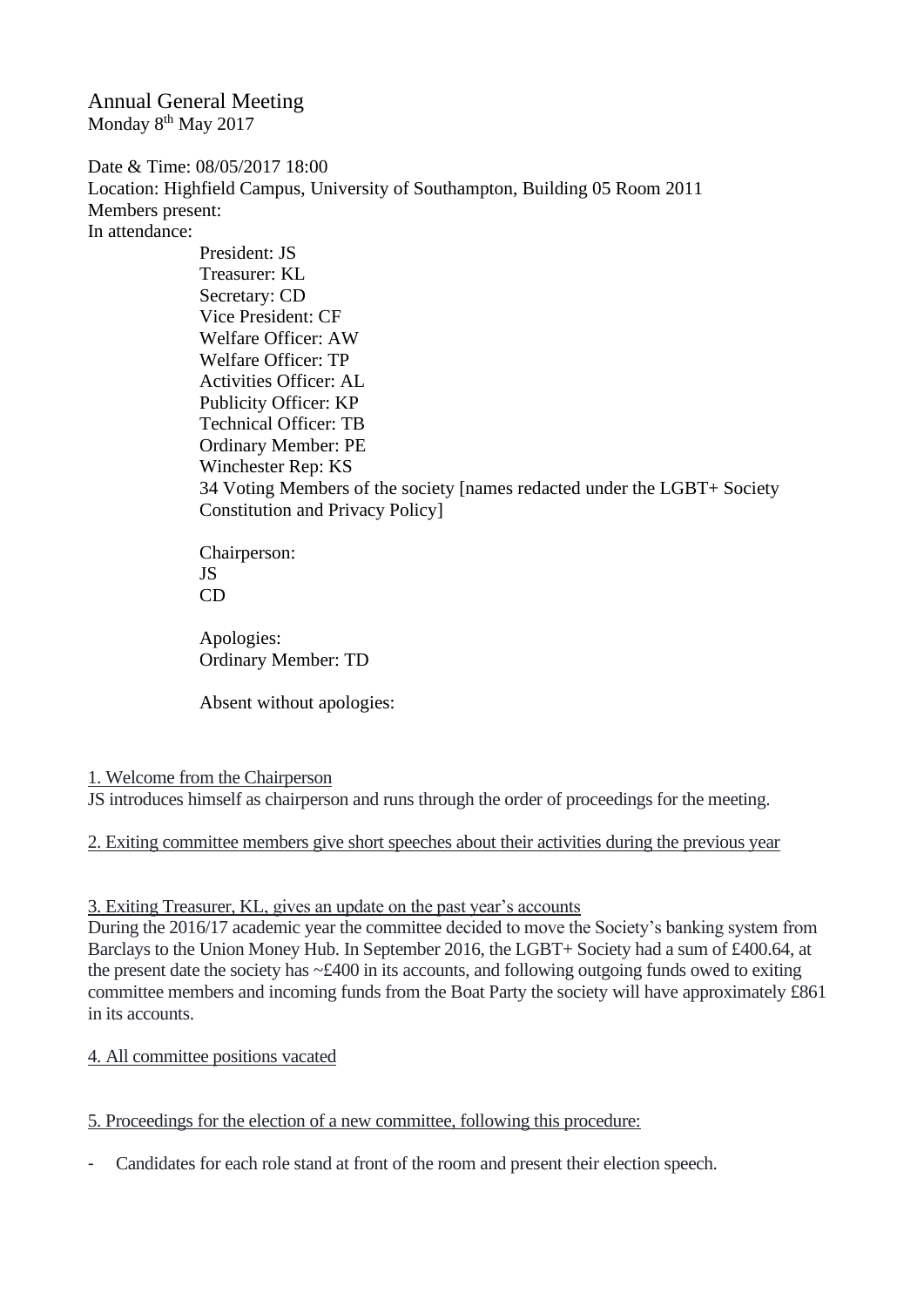- The order of these proceedings is as follows: President, Treasurer, Secretary, Vice President, Welfare Officer (x2), Activities Officer, Publicity Officer, Technical Officer, Winchester Officer, and Ordinary Member (x2).
- Following speeches from each role the floor is opened for questions to the candidates.
- Candidates are then asked to vacate the room whilst those registered to vote cast their votes.
- All candidates run against RON (re-open nominations).
- In the case of Welfare Officer and Ordinary Member where two positions are open, voting occurs in two rounds; votes will not be carried forward from one round to the next.
- Candidates will then be welcomed back into the room and the chair will announce who has been elected.

Chairpersonship handed to CD

President Candidates: JS, HG Elected to the role: JS Vote breakdown: 33 votes; 27 JS; 4 HG; 2 RON

Chairpersonship handed back to JS

**Secretary** Candidates: AJ, JB Elected to the role: AJ Vote breakdown: 33 votes; 19 AJ; 13 JB; 1 RON

Treasurer Candidates: SB Elected to the role: SB Vote breakdown: 34 votes; 28 SB; 6 RON

Vice President Candidates: DB, HG Elected to the role: DB Vote breakdown: 34 votes; 22 DB; 12 HG; 0 RON

Welfare Officer Candidates: MB, AM, JB, SM First Elected to the role: JB Vote breakdown: 29 votes; 10 MB; 10 JB; 5 SM; 4 AM; 0 RON. The LGBT+ Society Constitution defines that in event of a tie the deciding vote goes to President, however JS and MB's personal relationship is decided a conflict of interest, so a deciding vote between MB and JB is decided most appropriate: 29 votes; 15 JB; 14 MB Second Elected to the role: Shannon Monroe Vote breakdown: 29 votes; 12 SM; 11 AM 11; 6 MB; 0 RON

Activities Officer Candidates: AA, HG Elected to the role: HG Vote breakdown: 29 votes; 20 HG; 7 AA; 2 RON

Publicity Officer